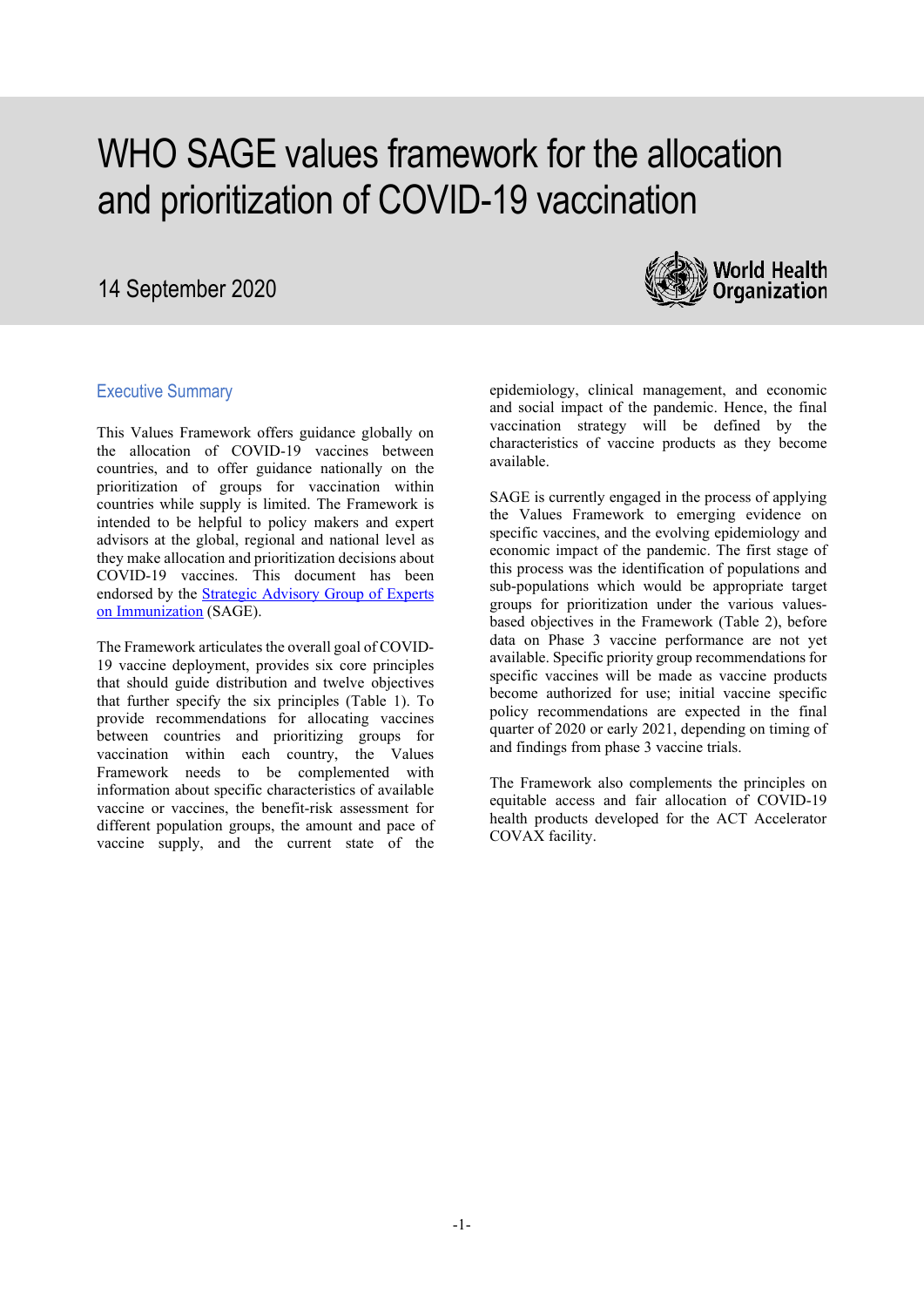# Framework Goals and Principles at a Glance

# **Overarching Goal**

COVID-19 vaccines must be a global public good. The overarching goal is for COVID-19 vaccines to contribute significantly to the equitable protection and promotion of human well-being among all people of the world.

# **Principles**

# **Human Well-Being**

Protect and promote human well-being including health, social and economic security, human rights and civil liberties, and child development.

# **Equal Respect**

Recognize and treat all human beings as having equal moral status and their interests as deserving of equal moral consideration.

# **Global Equity**

Ensure equity in vaccine access and benefit globally among people living in all countries, particularly those living in low-and middle-income countries.

# **National Equity**

Ensure equity in vaccine access and benefit within countries for groups experiencing greater burdens from the COVID-19 pandemic.

# **Reciprocity**

Honor obligations of reciprocity to those individuals and groups within countries who bear significant additional risks and burdens of COVID-19 response for the benefit of society.

# **Legitimacy**

Make global decisions about vaccine allocation and national decisions about vaccine prioritization through transparent processes that are based on shared values, best available scientific evidence, and appropriate representation and input by affected parties.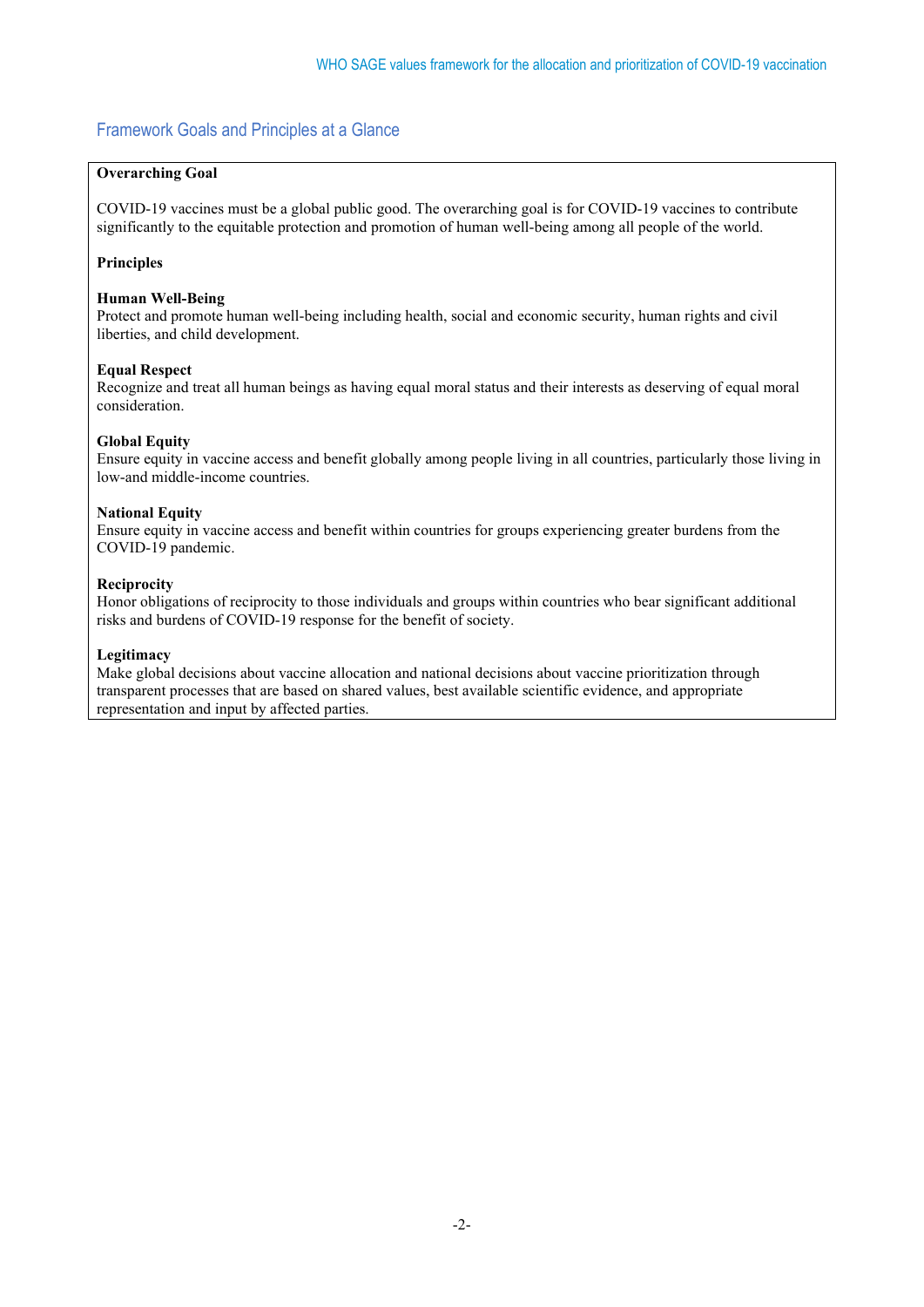# Introduction

While there has been unprecedented progress in developing a vaccine against COVID-19, supplies of the first vaccine (or vaccines) to be authorized will be limited in the short to medium term. This Values Framework is intended to offer guidance globally on the allocation of COVID-19 vaccines between countries, and to offer guidance nationally on the prioritization of groups for vaccination within countries; particularly while supply is limited. It also complements the principles on equitable access and fair allocation of COVID-19 health products developed for the ACT Accelerator COVAX facility.

The Framework has been developed to provide a values foundation for SAGE recommendations on priority target groups for specific COVID-19 vaccines at different stages of supply availability. The intention is for the Framework to be a helpful tool to policy makers and expert advisors at the global, regional and national level as they make allocation and prioritization decisions about COVID-19 vaccines. In addition, the Framework is intended to be useful to all stakeholders, including community and advocacy groups, the general public, health professionals and other civil society organizations as they contribute to decisions about how limited supplies of COVID-19 vaccines should be deployed for optimal impact. The Framework is designed to address only ethical issues relating to the allocation and prioritization of COVID-19 vaccines. Other ethical issues related to COVID-19 vaccines, for example, vaccine trial design and the regulatory process, are outside of its scope.

The Framework articulates the overall goal of COVID-19 vaccine deployment, provides six core principles that should guide distribution and twelve objectives that further specify the six principles (Table 1). To provide recommendations for allocating vaccines between countries and prioritizing various groups

within each country, the Values Framework needs to be complemented with information about specific characteristics of available vaccine or vaccines, the benefit-risk assessment for different population subgroups, the amount and pace of vaccine supply, and the current state of the epidemiology, clinical management, public health response, and economic and social impact of the pandemic.

This document has been prepared by the SAGE Working Group on COVID-19 vaccination, and reviewed and endorsed by SAGE at an extra-ordinary plenary meeting of 26 August 2020.

SAGE is currently engaged in the process of applying the Values Framework to emerging evidence on specific vaccines, and the evolving epidemiology and economic impact of the pandemic. These assessments will be continuously updated as data become available. The first stage of the process in utilizing the Framework, now completed, was the identification of candidate priority groups for vaccination that, in an abstract scenario for a vaccine and based on current knowledge, are appropriate candidates for prioritization under the different values-based objectives in the Framework, shown in the "Values to Priority Groups" section below (Table 2). One benefit of this step is that it allows policy makers to identify the evidence and modeling questions that need to be answered while data are being collected about specific vaccine candidates. Another is that the values- based justification for different candidate priority groups is now explicitly displayed to guide decision-making.

SAGE will make specific priority group recommendations for specific vaccines as they become authorized for use; initial recommendations are expected in the final quarter of 2020 or early 2021.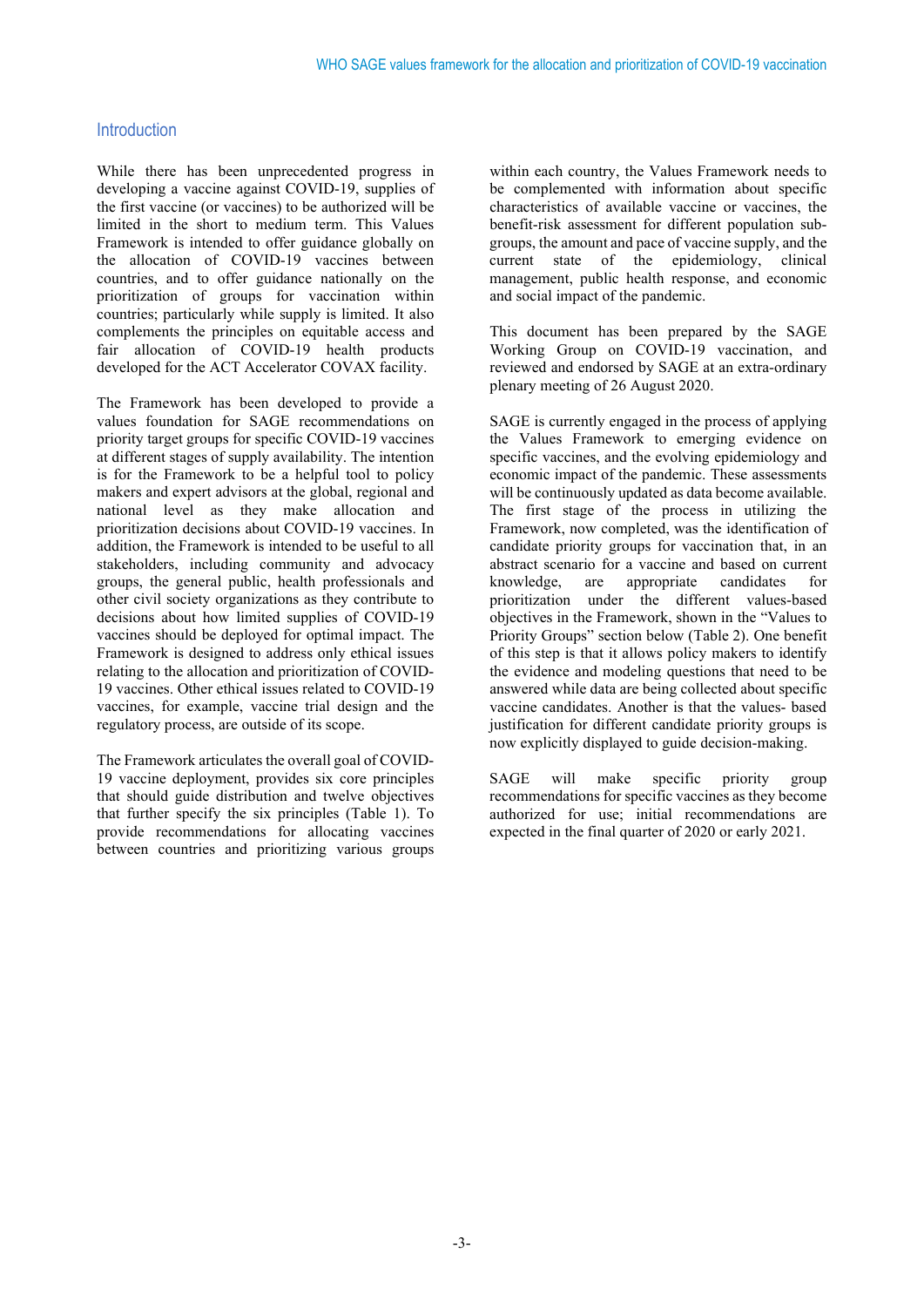| Goal<br><b>Statement</b> | COVID-19 vaccines must be a global public good. The overarching goal is for COVID-19<br>vaccines to contribute significantly to the equitable protection and promotion of human well-<br>being among all people of the world.                                                                           |  |  |
|--------------------------|---------------------------------------------------------------------------------------------------------------------------------------------------------------------------------------------------------------------------------------------------------------------------------------------------------|--|--|
| <b>Principles</b>        | Objectives                                                                                                                                                                                                                                                                                              |  |  |
| Well-<br>Human<br>Being  | Reduce deaths and disease burden from the COVID-19 pandemic;                                                                                                                                                                                                                                            |  |  |
|                          | Reduce societal and economic disruption by containing transmission, reducing severe disease<br>and death, or a combination of these strategies;                                                                                                                                                         |  |  |
|                          | Protect the continuing functioning of essential services, including health services.                                                                                                                                                                                                                    |  |  |
| <b>Equal Respect</b>     | Treat the interests of all individuals and groups with equal consideration as allocation and<br>priority-setting decisions are being taken and implemented;                                                                                                                                             |  |  |
|                          | Offer a meaningful opportunity to be vaccinated to all individuals and groups who qualify<br>under prioritization criteria.                                                                                                                                                                             |  |  |
| Global Equity            | Ensure that vaccine allocation takes into account the special epidemic risks and needs of all<br>countries; particularly low-and middle-income countries;                                                                                                                                               |  |  |
|                          | Ensure that all countries commit to meeting the needs of people living in countries that cannot<br>secure vaccine for their populations on their own, particularly low- and middle-income<br>countries.                                                                                                 |  |  |
| National Equity          | Ensure that vaccine prioritization within countries takes into account the vulnerabilities, risks<br>and needs of groups who, because of underlying societal, geographic or biomedical factors,<br>are at risk of experiencing greater burdens from the COVID-19 pandemic;                              |  |  |
|                          | Develop the immunization delivery systems and infrastructure required to ensure COVID-19<br>vaccines access to priority populations and take proactive action to ensure equal access to<br>everyone who qualifies under a priority group, particularly socially disadvantaged<br>populations.           |  |  |
| Reciprocity              | Protect those who bear significant additional risks and burdens of COVID-19 to safeguard the<br>welfare of others, including health and other essential workers.                                                                                                                                        |  |  |
| Legitimacy               | Engage all countries in a transparent consultation process for determining what scientific,<br>public health, and values criteria should be used to make decisions about vaccine allocation<br>between countries;                                                                                       |  |  |
|                          | Employ best available scientific evidence, expertise, and significant engagement with relevant<br>stakeholders for vaccine prioritization between various groups within each country, using<br>transparent, accountable, unbiased processes, to engender deserved trust in prioritization<br>decisions. |  |  |

# **Table 1. Values Framework**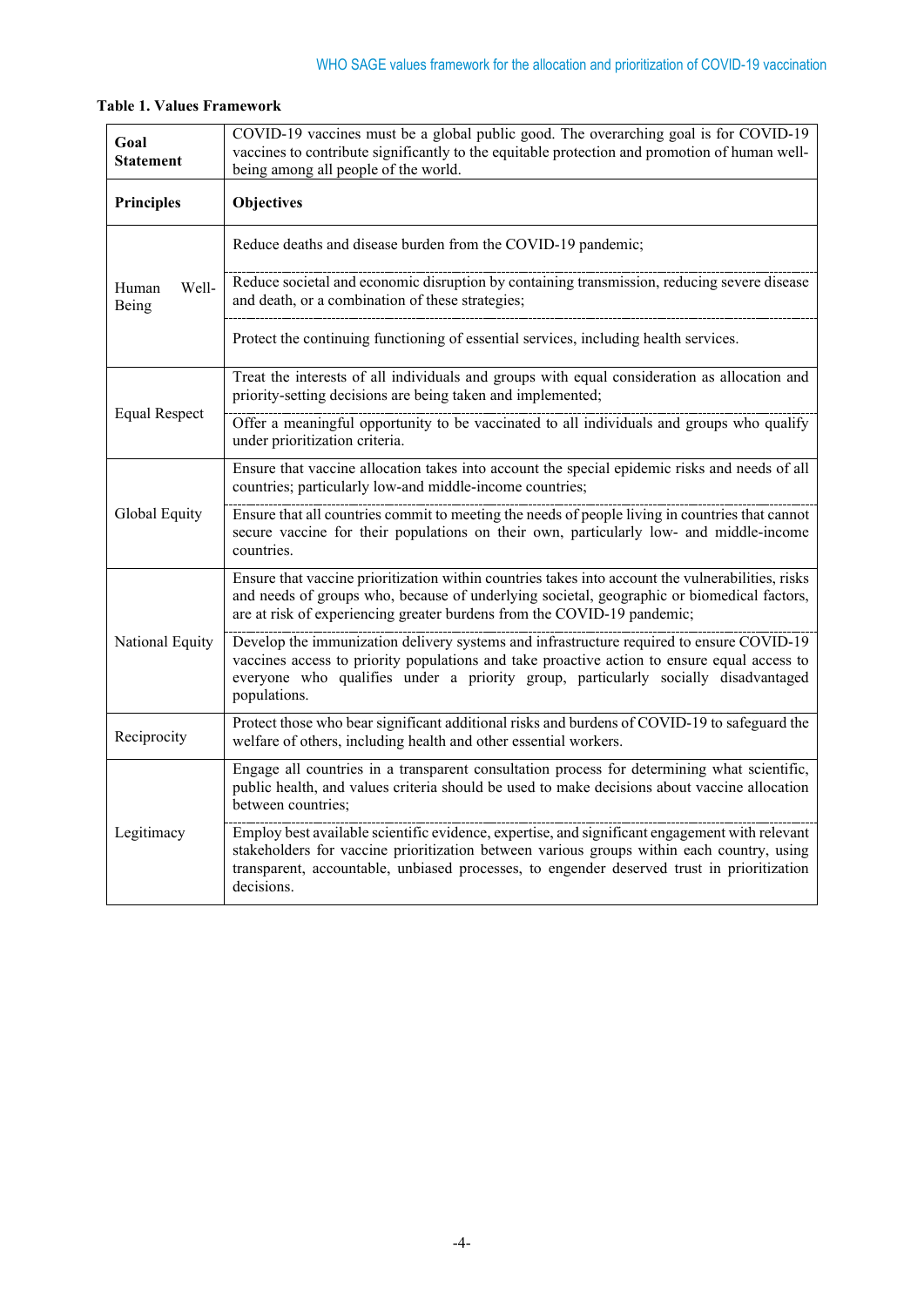# Why a Values Framework?

Decisions about how to allocate and prioritize limited supplies of COVID-19 vaccines must be guided by the best available science about the epidemiology of the pandemic and the measures available to control it, the clinical course of COVID-19, the transmissibility of the virus, the efficacy and safety of available vaccines, and their delivery characteristics. However, decisions about how to deploy limited COVID-19 vaccines should not be based on only public health considerations. Nor should they be driven by economics considerations alone, even though the impact of this pandemic on the economies of nations and the financial security of families has for many been devastating.

There are two reasons why allocation and prioritization decisions cannot be made on the basis of public health science or economics alone. The first is that the two are inextricably linked; economies cannot recover so long as the public health crisis continues. The second, and perhaps more foundational, reason is that the COVID-19 pandemic is having a devastating impact on many important aspects of social and individual life, and not just public health and the economy. Determining how best to deploy vaccines requires taking into account the various ways in which vaccines can make a difference, and the many different groups whose lives could be improved as a consequence.<sup>[1](#page-11-0)</sup>

<span id="page-4-0"></span>Starting with a Values Framework allows decision makers to think through these competing demands with an explicit recognition of the values and principles that are at stake. Employing a Values Framework also decreases the likelihood that decisionmakers will overlook morally important uses or claims to vaccination. In addition, basing allocation and prioritization decisions on the *integration of explicit values with evolving scientific and economic evidence* will help keep decision-makers accountable, in at least three ways. First, it will assist decision makers to be as clear as possible about the reasons for the decisions they take, reasons that they can then share in ways that can be readily understood, if not always readily accepted, by the people affected by these decisions. Second, being clear and explicit about the full range of reasons behind allocation and prioritizing decisions will permit groups who think they qualify under the reasoning to press their case for inclusion. And third, being explicit about the values as well as the data that were used to make decisions will allow for more precise and therefore potentially more useful feedback and criticism.

# Orientation to the Framework

The Framework proposes six values principles to guide COVID-19 vaccination programs, the promotion of: human well-being, equal respect, global equity, national equity, reciprocity and legitimacy (Table 1). Human well-being, equal respect, global equity, national equity and legitimacy are all of comparable importance and significance. While COVID-19 vaccination programs would be remiss if they did not take reciprocity into account, reciprocity is a principle of narrower scope and more limited importance than the other five.

The Framework identifies twelve objectives that further specify these six principles (Table 1).

As with the principles, these twelve objectives are not presented in order of importance. Ideally, a COVID-19 vaccination program would secure all of these objectives simultaneously without needing to balance competing objectives. In the real world, however, constraints on timely supply and the specific characteristics of the vaccines that become available will narrow the options for vaccine allocation between countries and prioritization of groups for specific vaccines within countries.

In some cases or phases of vaccine supply, multiple objectives will provide justification for prioritizing some countries or groups. For example, prioritizing health care workers directly engaged in the COVID-19 response is supported by objectives linked to both the well-being and reciprocity principles. In other cases, hard choices may need to be made. For example, a decision may need to be taken about which objective to prioritize when several come into conflict, or about which groups to prioritize when there is insufficient supply to offer vaccine to all who would otherwise qualify under a particular objective. Sometimes these choices will be dictated by the characteristics of the initial vaccine products that become available for use. For example, early vaccines may show more promise in reducing deaths and disease than in containing transmission, or they may not work well in older adults. In some cases, candidate priority groups may encompass multiple values objectives. For example, some groups who are at increased risk for social reasons may also be disproportionately represented in some workforces that are important to the functioning of essential services.

Thus, priority groups cannot be simply read off from the list of objectives, not only because the objectives are not themselves rank ordered, but also because which objectives are most salient and most able to be met will depend on multiple contextual features, including the epidemiology of COVID-19, the characteristics of specific vaccine products, and the level of societal and economic disruption at the time vaccine is available. Nevertheless, identifying the groups that correspond to the values objectives is essential for planning.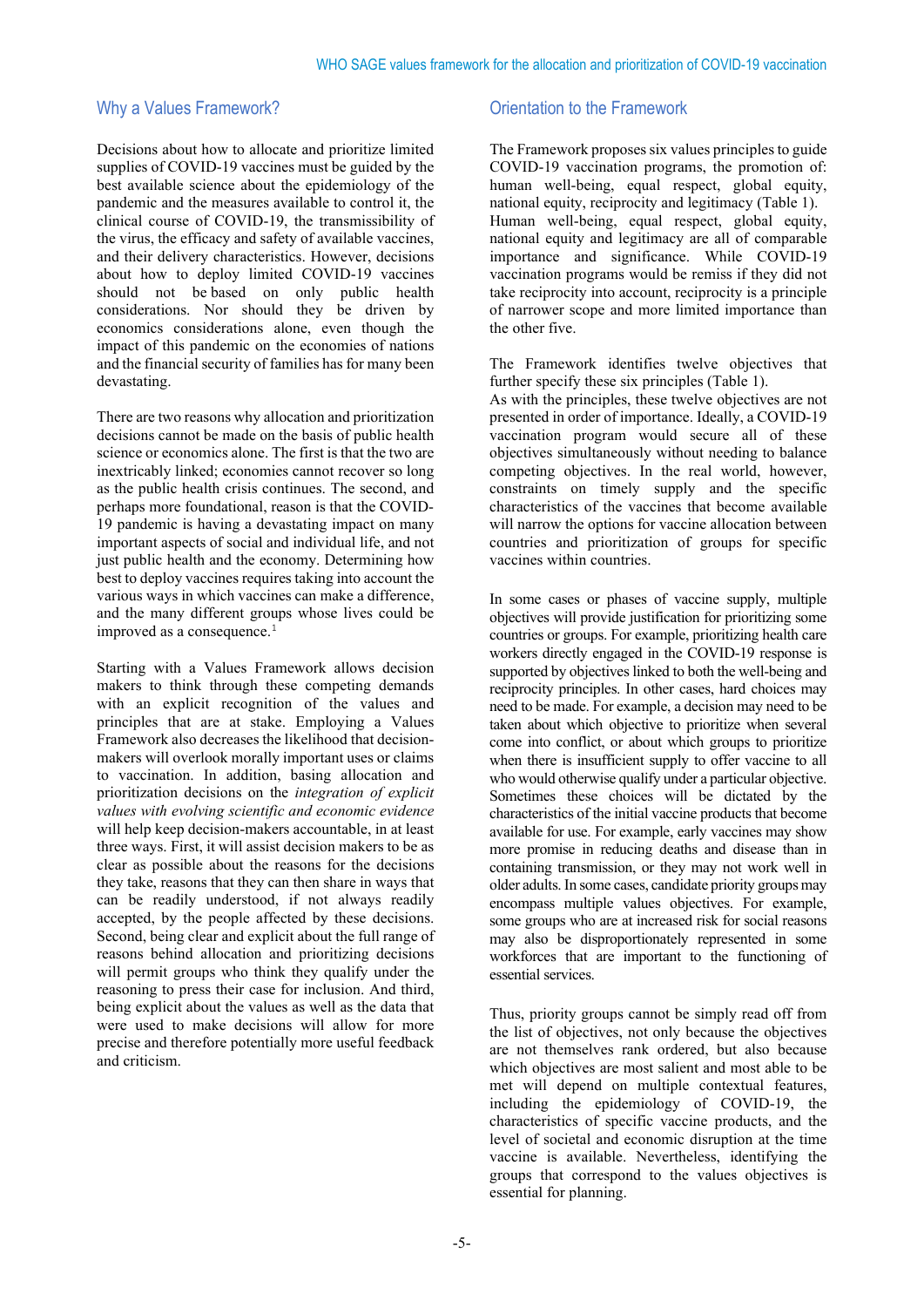# Explication of the Principles

#### **The Values Framework**

The Framework articulates the overall goal of COVID-19 vaccine deployment, puts forward six core principles that should guide distribution, and twelve objectives that further define the six principles[\\*,](#page-5-0)[2,](#page-11-1)[3](#page-11-2)[,4,](#page-11-3)[5](#page-11-4),[6](#page-11-5),[7,](#page-11-6)[8](#page-11-7),[9,](#page-11-8)[10](#page-12-0),[11,](#page-12-1)[12](#page-12-2)

#### **Overarching Goal**

**COVID-19 vaccines must be a global public good.[†](#page-5-1) The overarching goal is for COVID-19 vaccines to contribute significantly to the equitable protection and promotion of human**  well-being among all people of the world.<sup>[13](#page-12-3),[14](#page-12-4)</sup>

Traditional approaches to the allocation of limited public health resources, including vaccines, have implicitly or explicitly appealed to a utilitarian value in which the aim is to maximize the amount of societal good or benefit that can be secured from the resource available. Typically, the good to be maximized is health benefit, although occasionally broader social or economic benefits are also considered. Maximizing benefit is critical, especially when resources are limited and stakes are high. However, it is not the sole or necessarily most important value that should guide the deployment of limited public health resources. Equity is equally important, where the aim is to ensure that the interests and rights of all groups and individuals are treated fairly.

The Goal for Covid-19 vaccination incorporates *both* the value of producing benefit, broadly construed, through the promotion of human well-being, *and* the value of ensuring equitable access to these benefits, both globally and within countries.

#### **Principles**

#### **Human Well-Being**

#### **Protect and promote human well-being including health, social and economic security, human rights and civil liberties, and child development.**

As of 1 September 2020, globally, over eight hundred thousand people have died from COVID-19 disease, many more have suffered from significant clinical disease and over 25 million cases of SARS CoV-2 infection have been reported.<sup>[15](#page-12-5)</sup> The pandemic's negative impact on health has not been limited to COVID-19 mortality and morbidity. Essential public health services have been disrupted in many countries, including routine immunization services (increasing the risk of vaccinepreventable disease like measles); prevention and treatment services for non-communicable diseases and their complications (including hypertension, diabetes, cancer, cardiovascular and chronic respiratory diseases); maternal and child health services; and mental health and rehabilitation services (a key to healthy recovery following severe illness from COVID-19).[16,](#page-12-6)[17](#page-12-7),[18](#page-12-8)[,19,](#page-12-9)[20](#page-12-10),[21,](#page-12-11)[22](#page-12-12),[23](#page-12-13)

Health is not, however, the only dimension of wellbeing that has been severely affected by the pandemic. The closures of businesses, interruptions to trade, transport, and value chains, reduced consumer and business demand, and concomitant slowdown in economic activity have caused severe economic harms, undoing many recent gains made in global poverty reduction, and destroying or threatening the livelihoods and access to food of millions.[24](#page-12-14),[25](#page-12-15),[26](#page-12-16),[27](#page-12-17),[28](#page-12-18) School closures have not only resulted in significant setbacks in learning for over 1.5 billion young people, worldwide, they have also undermined their socioemotional development, and in many cases their physical health and safety.[29](#page-12-19) Lockdowns and travel restrictions have separated loved ones for long periods of time, isolating many. This pandemic thus continues to negatively impact numerous human rights, including the right to health, freedom of movement, food, an adequate standard of living and education.

The human well-being principle requires that those making vaccine allocation and prioritization decisions determine what vaccine deployment strategies will best promote and protect all the implicated dimensions of well-being,<sup>[30](#page-12-20)</sup> including strategies for containing transmission, reducing severe disease (including long term sequelae) and death, or a combination.

#### **Equal Respect**

#### **Recognize and treat all human beings as having equal moral status and their interests as deserving of equal moral consideration**

The principle that all people are and should be treated as moral equals, entitled to equal respect and equal consideration of their interests, is enshrined in the Universal Declaration of Human Rights $31$  and in the constitutional documents of many countries. Equal respect is also generally understood to be a foundational principle of ethics, and of justice or equity in particular.

<span id="page-5-1"></span><span id="page-5-0"></span><sup>\*</sup> Other ethics frameworks for COVID-19 vaccines have been proposed, for both the national<sup>2,3</sup> and the global<sup>4,5</sup> context. See also WHO and Nuffield Council ethics briefs for COVID-19 treatments and vaccine, 6,7 other ethics frameworks for the allocation of COVID-19 interventions, 8,9 a general ethics framework for vaccines,10 and a WHO ethics framework for allocation of health resources.11 Note that the World Health Organization's Strategic Advisory Group of Experts (SAGE) on Immunization has also

previously released guidance on ethical considerations necessary for vaccination programs in acute humanitarian emergencies.<sup>12</sup>

<sup>†</sup> We use the term "public good" as it is used in global health to mean a good that should be available universally because of its critical importance to health, and not as the term is used in economics to mean a good that is both non-excludable and nonrivalrous.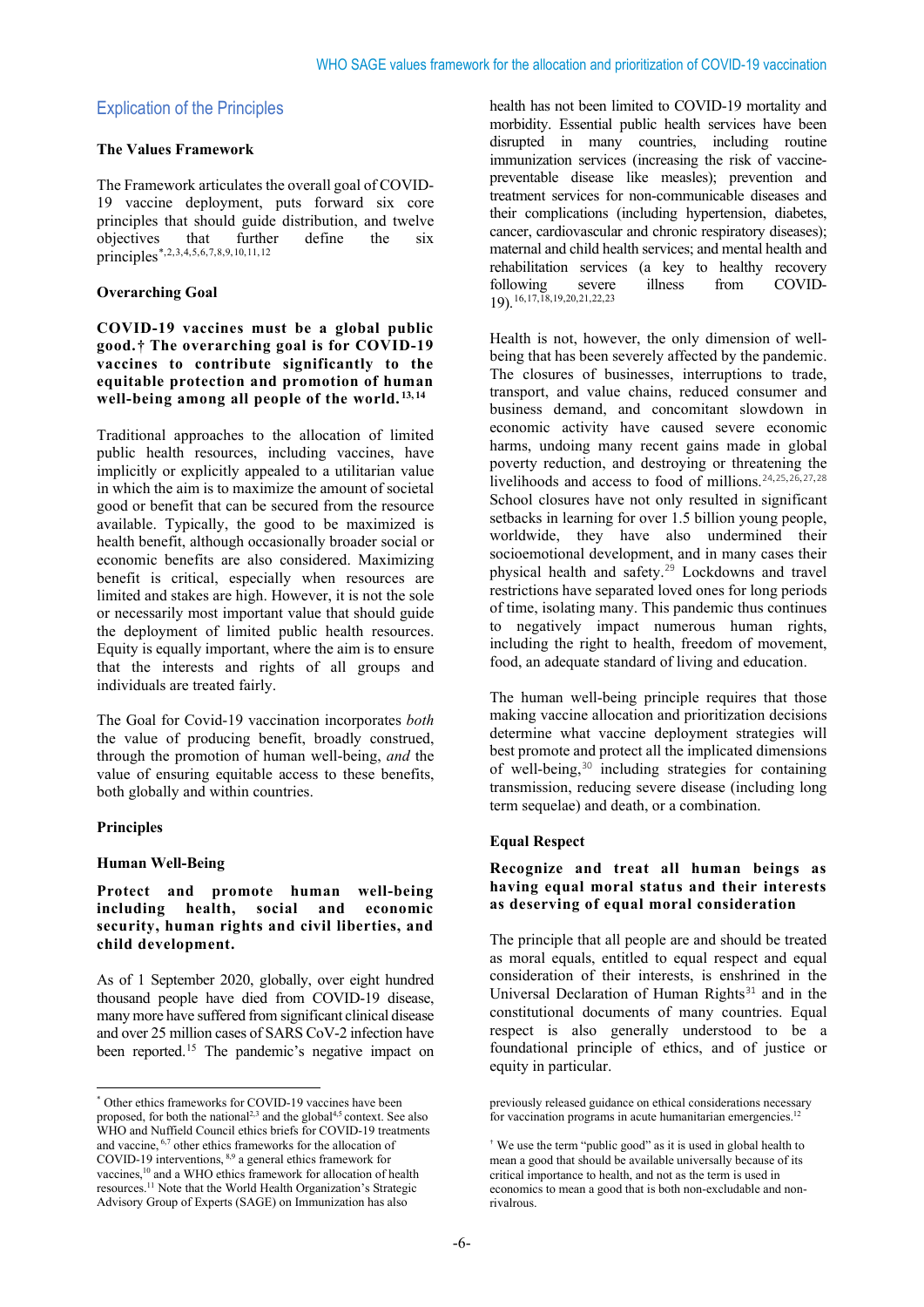# **Global Equity**

#### **Ensure equity in vaccine access globally among all countries, particularly for low-and middle-income countries**

Because the havoc wrought by the COVID-19 pandemic on human well-being and rights has been global, people living everywhere in the world are entitled to equal consideration for COVID-19 vaccine access and in allocation decisions. Countries and territories have primary responsibility for protecting and promoting the well-being and human rights of those living within their borders. It is thus reasonable and appropriate for countries to be concerned with securing sufficient COVID-19 vaccines to meet the needs of their own populations. However, this national concern does not absolve nation-states of obligations to people in other countries.<sup>[32](#page-13-1)</sup> Although there is little consensus about the meaning and reach of global justice<sup>[33](#page-13-2),[34](#page-13-3),[35](#page-13-4)</sup>, at a minimum, nation-states have an obligation in global equity not to undermine the ability of other countries to meet their obligations to their own populations to secure vaccines.**Error! Bookmark not defined.** The global community also has an obligation to address the human rights claims to vaccines of people living in countries who cannot, without assistance, meet their needs by, for example, reducing obstacles to obtaining vaccines that confront countries with fewer resources and geopolitical power.

The reasons why all nations should be concerned to ensure that people everywhere have access to COVID-19 vaccine are not limited to obligations of global equity.[36](#page-13-5),[37](#page-13-6) Infectious threats to health know no borders; as long as there is active SARS-CoV-2 transmission anywhere there will be a risk of transmission everywhere. Moreover, protecting the public health of one's residents is not the only national interest countries have in containing the pandemic globally. The recovery of national economies also depends on securing stable global supply chains and global markets and regularizing international travel, which will not be possible until the pandemic is contained globally. Hence the equitable allocation of vaccines globally is in all countries' enlightened selfinterest.

# **National Equity**

# **Ensure equity in vaccine access and benefit within countries for groups experiencing greater burdens from the COVID-19 pandemic**

There are many ways to think about what equity or justice requires within a country when COVID-19 vaccine is in short supply.<sup>[38](#page-13-7)</sup> It is clearly important to be efficient in the use of constrained resources, especially when the resource is as high-value as vaccines in a devastating pandemic. From the perspective of some utilitarian positions, maximizing the net good that can be secured is considered the most

just way to deploy limited resources. However, relying solely on maximizing utility to make decisions about limited vaccine supply can perpetuate and even exacerbate existing injustices affecting human wellbeing. In public health, the moral importance of looking beyond efficiency to address other pertinent justice concerns is often expressed as the obligation to pursue health equity. Health equity requires that public policies, including how to prioritize vaccines when supply is limited, reduce unjust disparities in health and other aspects of well-being.**Error! Bookmark not defined.**,[39](#page-13-8)

Although everyone is affected by the COVID-19 pandemic, it is not the case that the burdens of the pandemic are being experienced equally by all people. Some groups are experiencing serious illness and death at higher rates. In some cases, these higher rates are specifically associated with biological factors. For example, those who are older or have comorbidities like chronic kidney disease and diabetes have claims for prioritization because of their greater risk of severe disease and death. [40](#page-13-9),[41](#page-13-10),[42](#page-13-11) Other groups, however, are experiencing disproportionately greater health and other burdens in this pandemic because of societal factors that are arguably unjust. Sometimes, but not always, the elevated risk in these groups is mediated by high rates of co-morbidities that are themselves causally connected to societal conditions, serving to compound further their disproportionate burden.

Although the evidence is not yet available globally, there are emerging reports that people living in poverty, especially extreme poverty, are suffering disproportionately during this pandemic, as they have done in past pandemics and in emergencies and disasters generally. It can be extremely difficult for people living in poverty to practice physical distancing in their living arrangements or at work;[43](#page-13-12),[44](#page-13-13),[45](#page-13-14),[46](#page-13-15) they are more likely to experience food and housing insecurity, both before and because of the pandemic, and to be in poorer health. They also have barriers to accessing quality health care. Systemic disadvantage associated with racism and other forms of denigrated group membership, sometimes but not always intersecting with poverty, $47,48$  $47,48$  $47,48$  is also associated with disproportionate pandemic burden. Promoting equity requires addressing higher rates of COVID-19 related severe illness and mortality among systematically disadvantaged or marginalized groups.

# **Reciprocity**

# **Honor obligations of reciprocity to those individuals and groups within countries who bear substantial additional risks and burdens of COVID-19 response for the benefit of society**

Obligations and norms of reciprocity can take many forms. In the context of the COVID-19 pandemic, when some show exceptional courage or face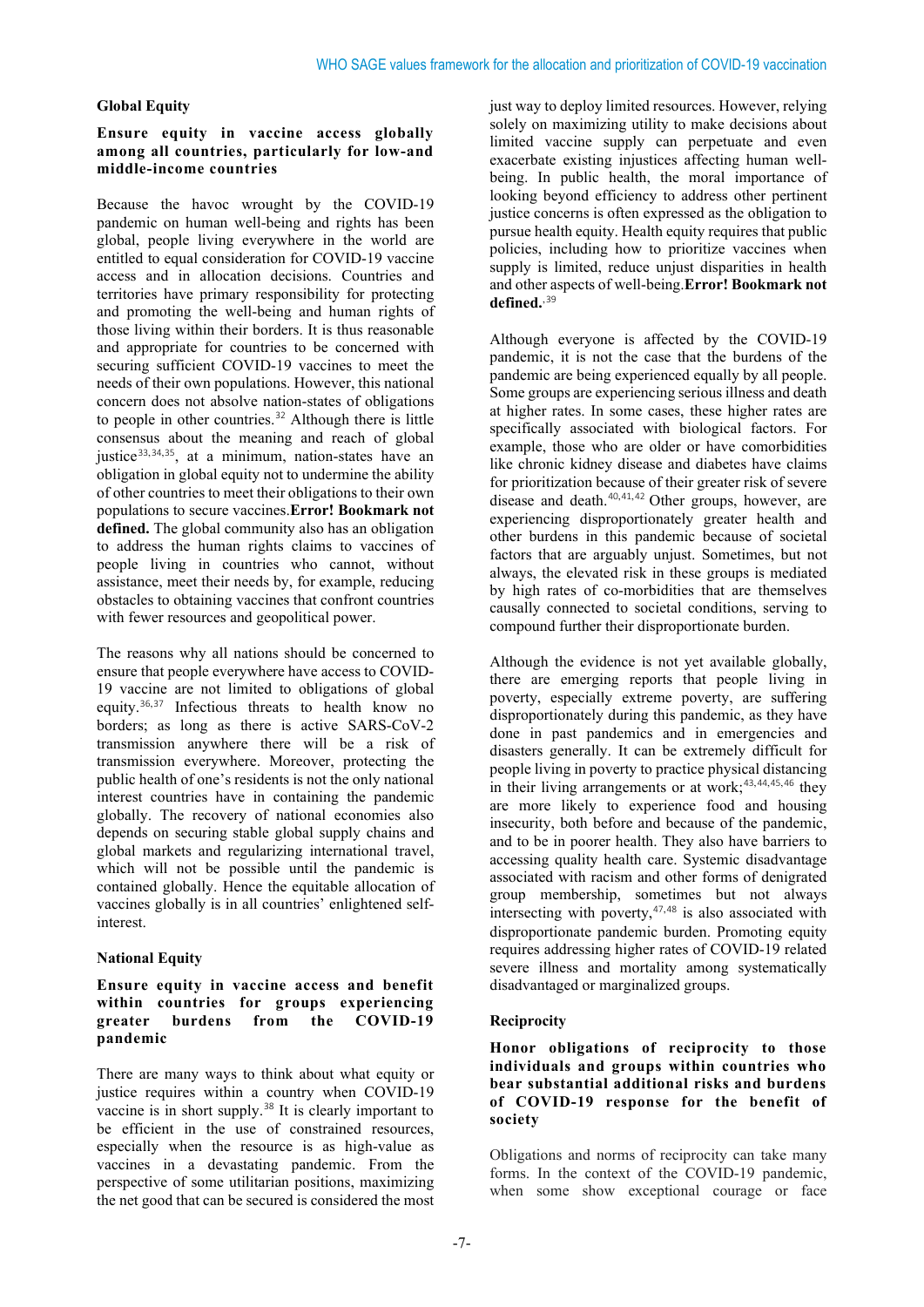exceptional risks that give the rest of society an opportunity to experience better health, physical security, and quality of life, those who benefit have an obligation to reciprocate accordingly.

Reciprocity, thus understood, is similar to but broader than the moral emotion of gratitude. [49](#page-13-18) Expressions of gratitude, while welcome and appropriate, are not sufficient to discharge obligations of reciprocity. Offering vaccine to those who take or bear exceptional risks during a pandemic, often because of their occupations, is one way to honor obligations of reciprocity and also express gratitude.

Reciprocity and gratitude are not the only reasons to offer vaccine to occupational groups to whom duties of reciprocity are owed, however. Their being in good health is often critical to securing the well-being of others, which is why the designation "essential workers" is often used. That said, occupation groups judged to be essential differ in the degree of risk their jobs entail and therefore obligations of reciprocity do not apply evenly to all of them. Another reason for offering vaccine to front-line health and social care workers is that they often come into close contact with people who are biologically most likely to experience serious COVID-19 if infected and who might be afforded some level of protection if these workers were vaccinated.

The principle of reciprocity should be interpreted with caution to preempt inappropriate claims by people and entities with disproportionate power and resources to reciprocity-based entitlement to COVID-19 vaccine.

# **Legitimacy**

**Make global decisions about vaccine allocation and national decisions about vaccine prioritization through transparent processes that are based on shared values, best available scientific evidence, and appropriate representation and input by affected parties** 

Legitimacy in the context of COVID-19 vaccines and this pandemic refers to the appropriate authority to make recommendations and governing decisions about who gets vaccine and when. Because different stakeholders, including different countries at the global level and different interest groups at the national level, are likely to have different views about vaccine allocation and prioritization, it is important that all concerned are aware that the recommendations and decisions are emanating from a legitimate body through a legitimate process. [1,](#page-4-0) **Error! Bookmark not**  defined.<sup>,[50](#page-13-19)</sup>

What is required for decision-making bodies to be legitimate in the context of COVID-19 vaccine decision-making includes, but is not limited to: transparency in decision processes, outcomes, and reasoning; reliance on best available evidence;

articulation and incorporation of shared social values in the decision process and outcome; and appropriate representation, influence and input by affected parties, with no tolerance for personal, financial or political conflict of interest or corruption. In all cases, decisionmakers must be able to defend their decisions by appealing to reasons that even those who disagree can view as reasonable, and not arbitrary or self-dealing.

# From Values to Priority Groups

The "Values to Priority Groups" section of this document represents the first step in prioritizing groups for COVID-19 vaccination that is grounded in values principles and objectives (Table 2). Some groups appear more than once in this table because they are important to securing two or more values objectives. For example, health care workers at high to very high risk appear three times in the values to priority groups document in relation to three different values objectives: 1) reduce deaths and disease burden; 2) protect the continuing function of essential services (where they are included under health care workers); and 3) protect those who bear significant additional risks and burdens for the welfare of others. Final prioritization and specific vaccine recommendations will await more evidence, including a range of epidemiological, economic and clinical factors, specific characteristics of the vaccines, benefit-risk assessment data for particular priority groups (e.g. age specific vaccine efficacy and safety), as well as storage and supply chain requirements for a given product.

The Values to Priority Groups table can be a useful resource for countries as they decide on priority groups for COVID-19 vaccination. The document explicitly connects priority groups with specific value principles and objectives. Given country-specific nuances in epidemiology, demographics, and vaccine delivery systems, these priority groups will need to be further interpreted at a national level. This process should be led by national health experts/National Immunization Technical Advisory Groups (NITAGs) in wide consultation with stakeholders. Country-level decision making will require data collected, or at least collated, at the country-level. The Values to Priority Groups section can help countries identify where more local data are needed and where investment now might be required to ensure vaccine delivery platforms that can effectively reach prioritized groups. Moreover, this section may assist important regional discussions about the priorities, for example by Regional Immunization Technical Advisory Groups (RITAGs). Of note, two principles that do not directly implicate particular priority groups have important implications for national prioritization processes. The equal respect principle requires that careful attention be given to the question of who should be eligible for inclusion in national immunization programs, so that no one is left out of consideration for unjustifiable reasons. The equal respect principle also requires that everyone who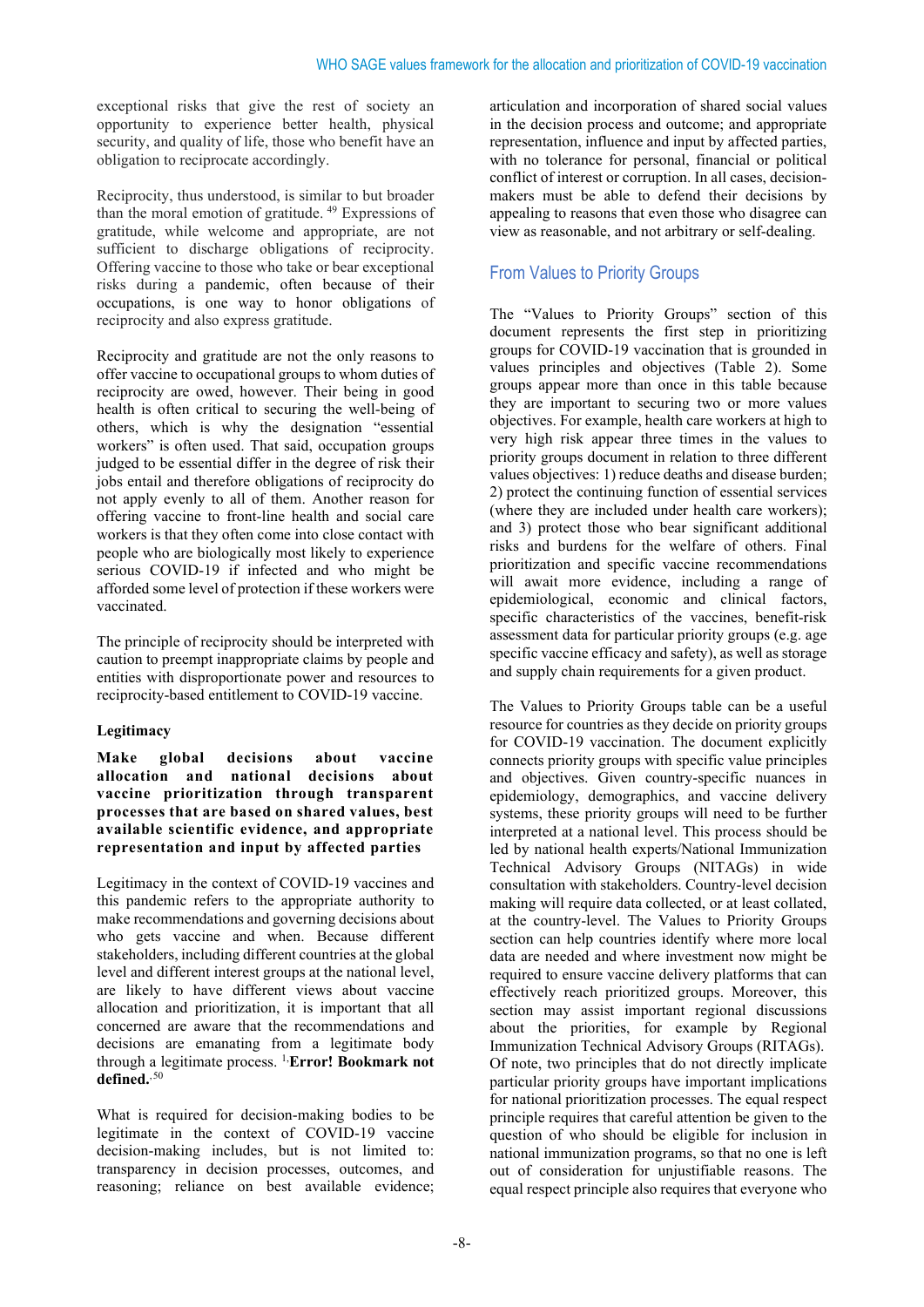satisfies the criteria and reasoning supporting the prioritization of a certain group be included within that group. The legitimacy principle provides guidance on how the process of prioritization should proceed, with safeguards to ensure trust, and to help protect against corruption and self-dealing.

Also of note, the groups identified under the national equity principle may need to be further refined at the global level. Countries must ensure that vaccine access is equitable based on gender, race, socio-economic status, ability to pay, location and other factors that often contribute to inequities within population

The global equity principle applies to allocation at the global level. The considerations identified in Table 2 under this principle further characterize how countries can operationalize global equity obligations.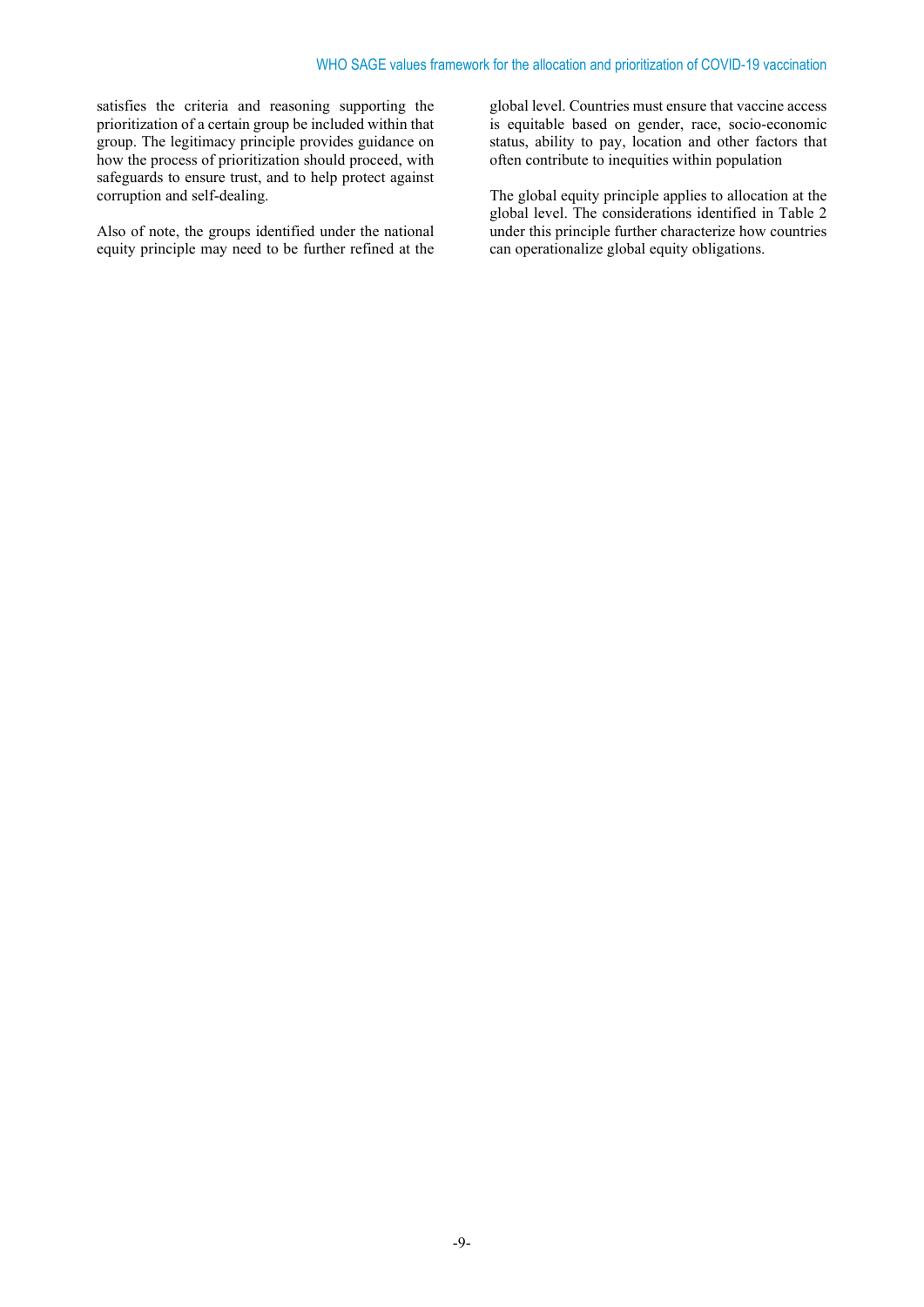# **Table 2. Translation of values to (unranked) priority groups for COVID-19 vaccination. This table also includes equal respect, global equity, legitimacy considerations that apply to all groups**

| Principle                  | Objective                                                                                             | <b>Groups &amp; Other Considerations</b>                                                                                                                                                                                                                                                                                                                                                                                                                                                                                                                                                                                                                                                                                                                                                                                                                                                                                                                                                                                                                                                                                                                                                                                                                                                     |
|----------------------------|-------------------------------------------------------------------------------------------------------|----------------------------------------------------------------------------------------------------------------------------------------------------------------------------------------------------------------------------------------------------------------------------------------------------------------------------------------------------------------------------------------------------------------------------------------------------------------------------------------------------------------------------------------------------------------------------------------------------------------------------------------------------------------------------------------------------------------------------------------------------------------------------------------------------------------------------------------------------------------------------------------------------------------------------------------------------------------------------------------------------------------------------------------------------------------------------------------------------------------------------------------------------------------------------------------------------------------------------------------------------------------------------------------------|
| Human<br><b>Well-Being</b> | Reduce deaths and disease burden<br>from the COVID-19 pandemic                                        | Populations with significantly elevated risk of severe<br>disease or death:<br>• Older adults defined by age-based risk - may vary by<br>country/region, specific cutoff to be decided at the<br>country level by national health experts/NITAGs<br>based on differential mortality by age<br>• Older adults in high risk living situations (examples:<br>long term care facility, those unable to physically<br>distance)<br>• Groups with comorbidities or health states (e.g.<br>pregnancy/lactation) determined to be at<br>significantly higher risk of severe disease or death<br>(list to be developed later)<br>• Sociodemographic groups at disproportionately<br>higher risk of severe disease or death<br>Populations with significantly elevated risk of being<br>infected:<br>• Health workers at high or very high risk, as defined<br>by interim guidance forthcoming from WHO and<br><b>ILO</b><br>• Employment categories unable to physically distance<br>• Social groups unable to physically distance<br>(examples: geographically remote clustered<br>populations, detention facilities, dormitories, military<br>personnel living in tight quarters, refugee camps)<br>• Groups living in dense urban neighborhoods<br>• Groups living in multigenerational households |
|                            | Reduce societal and economic<br>disruption (other than through<br>reducing deaths and disease burden) | • Age groups at high risk of transmitting SARS-CoV-2<br>• Non age-based population groups with significantly<br>elevated risk of infection and transmission<br>• School-aged children to minimize disruption of<br>education and socioemotional development<br>• Groups targeted as part of an emergency outbreak<br>response using emergency vaccine reserves<br>• Workers in non-essential but economically critical<br>sectors, particularly in occupations that do not permit<br>remote work or physical distancing while working                                                                                                                                                                                                                                                                                                                                                                                                                                                                                                                                                                                                                                                                                                                                                        |
|                            | Protect the continuing functioning of<br>essential services, including health<br>services             | • Health workers<br>• Essential workers outside health sector (examples:<br>police officers and frontline emergency responders,<br>municipal services, teachers, childcare providers,<br>agriculture and food workers, transportation<br>workers)<br>• Government leaders and administrative and technical<br>personnel critically needed for indispensable<br>functions of the state (this group should be narrowly<br>interpreted to include a very small number of<br>individuals)<br>• Personnel needed for vaccines, therapeutics,<br>diagnostics production                                                                                                                                                                                                                                                                                                                                                                                                                                                                                                                                                                                                                                                                                                                            |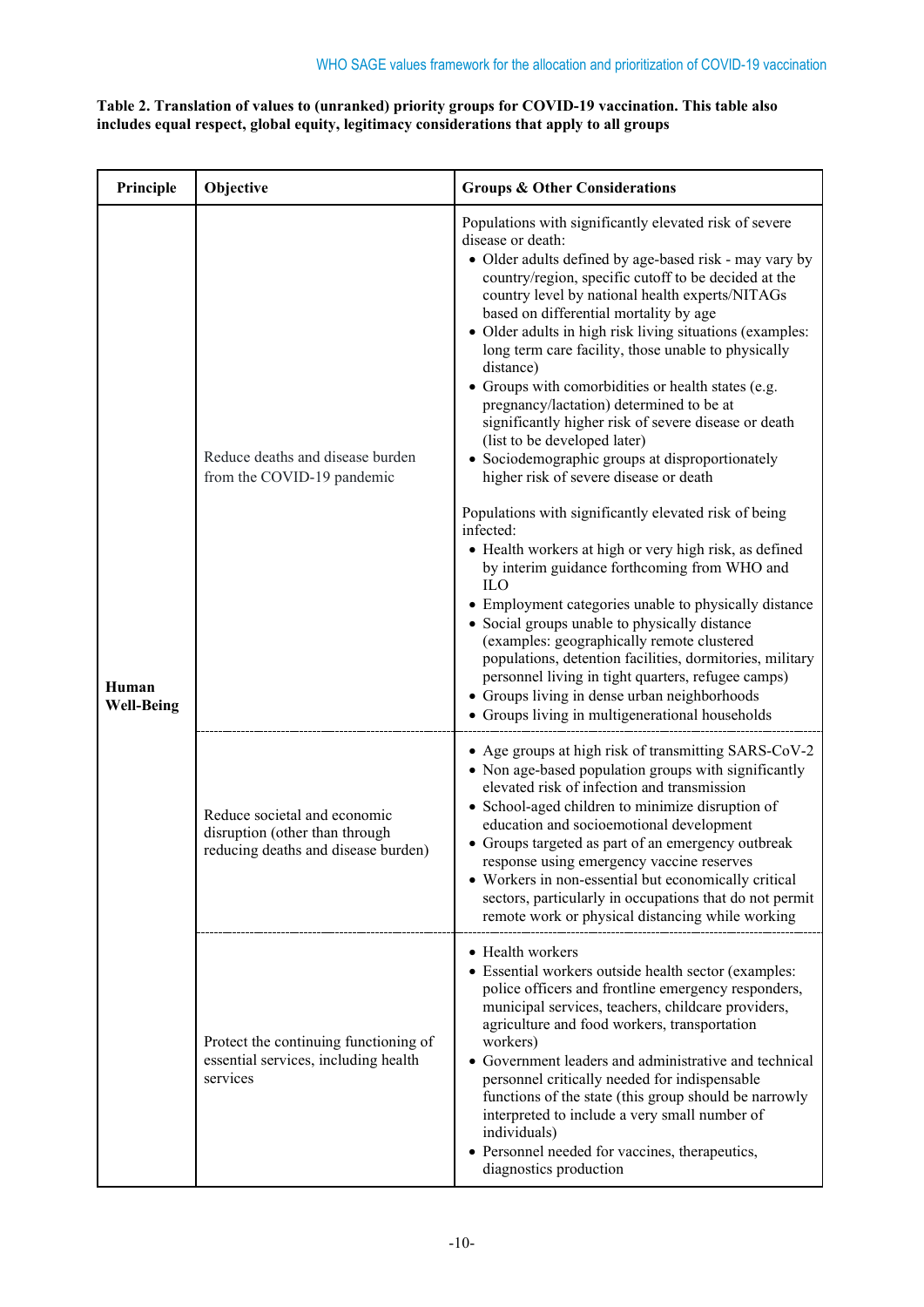| Equal<br><b>Respect</b>          | Treat the interests of all individuals<br>and groups with equal consideration as<br>allocation and priority-setting<br>decisions are being taken and<br>implemented<br>Offer a meaningful opportunity to be<br>vaccinated to all individuals and<br>groups who qualify under<br>prioritization criteria  | The equal respect principle requires that careful<br>attention be given to the question of who should be<br>eligible for inclusion in national immunization<br>programs, so that no one is left out of consideration for<br>unjustifiable reasons. The equal respect principle also<br>requires that everyone who satisfies the criteria and<br>reasoning supporting the prioritization of a certain group<br>be included within that group.                                                                                                                                    |
|----------------------------------|----------------------------------------------------------------------------------------------------------------------------------------------------------------------------------------------------------------------------------------------------------------------------------------------------------|---------------------------------------------------------------------------------------------------------------------------------------------------------------------------------------------------------------------------------------------------------------------------------------------------------------------------------------------------------------------------------------------------------------------------------------------------------------------------------------------------------------------------------------------------------------------------------|
| Global<br><b>Equity</b>          | Ensure that vaccine allocation takes<br>into account the special epidemic risks<br>and needs of all countries; particularly<br>low-and middle-income countries                                                                                                                                           | Priority groups that are identified through this values<br>framework process inform allocation decisions at the<br>global level, with special attention to the needs of low-<br>and middle-income countries.                                                                                                                                                                                                                                                                                                                                                                    |
|                                  | Ensure that all countries commit to<br>meeting the needs of people living in<br>countries that cannot secure vaccine<br>for their populations on their own,<br>particularly low- and middle-income<br>countries                                                                                          | Countries with sufficient financial resources should<br>refrain from undermining vaccine access to low and<br>middle-income counties by contributing to market<br>conditions that substantially disadvantage countries with<br>less economic power.<br>Financially able countries should participate and support<br>approaches to ensure access to COVID-19 vaccine for<br>resource constrained populations, including multi-lateral<br>(e.g. COVAX Facility), bilateral procurement<br>mechanisms, and/or other means of support.                                              |
| <b>National</b><br><b>Equity</b> | Ensure that vaccine prioritization<br>within countries takes into account the<br>vulnerabilities, risks and needs of<br>groups who, because of underlying<br>societal, geographic or biomedical<br>factors, are at risk of experiencing<br>greater burdens from the COVID-19<br>pandemic                 | • People living in poverty, especially extreme poverty<br>• Homeless people and those living in informal<br>settlements or urban slums<br>· Disadvantaged or persecuted ethnic, racial, gender,<br>and religious groups, and sexual minorities and<br>people living with disabilities<br>• Low-income migrant workers, refugees, internally<br>displaced persons, asylum seekers, populations in<br>conflict setting or those affected by humanitarian<br>emergencies, vulnerable migrants in irregular<br>situations, nomadic populations<br>• Hard to reach population groups |
|                                  | Develop the immunization delivery<br>systems and infrastructure required to<br>ensure COVID-19 vaccines access to<br>priority populations and take proactive<br>action to ensure equal access to<br>everyone who qualifies under a<br>priority group, particularly socially<br>disadvantaged populations |                                                                                                                                                                                                                                                                                                                                                                                                                                                                                                                                                                                 |
| Reciprocity                      | Protect those who bear significant<br>additional risks and burdens of<br>COVID-19 to safeguard the welfare of<br>others, including health and other<br>essential workers                                                                                                                                 | • Health workers at high or very high risk, as defined<br>by interim guidance forthcoming from WHO and<br><b>ILO</b><br>• Health workers at low or moderate risk, as defined<br>by interim guidance forthcoming from WHO and<br><b>ILO</b><br>• Essential workers outside the health sector (see<br>above) who are at high or very high risk of infection<br>• Essential workers outside the health sector (see<br>above) who are at low or moderate elevated risk of<br>infection                                                                                              |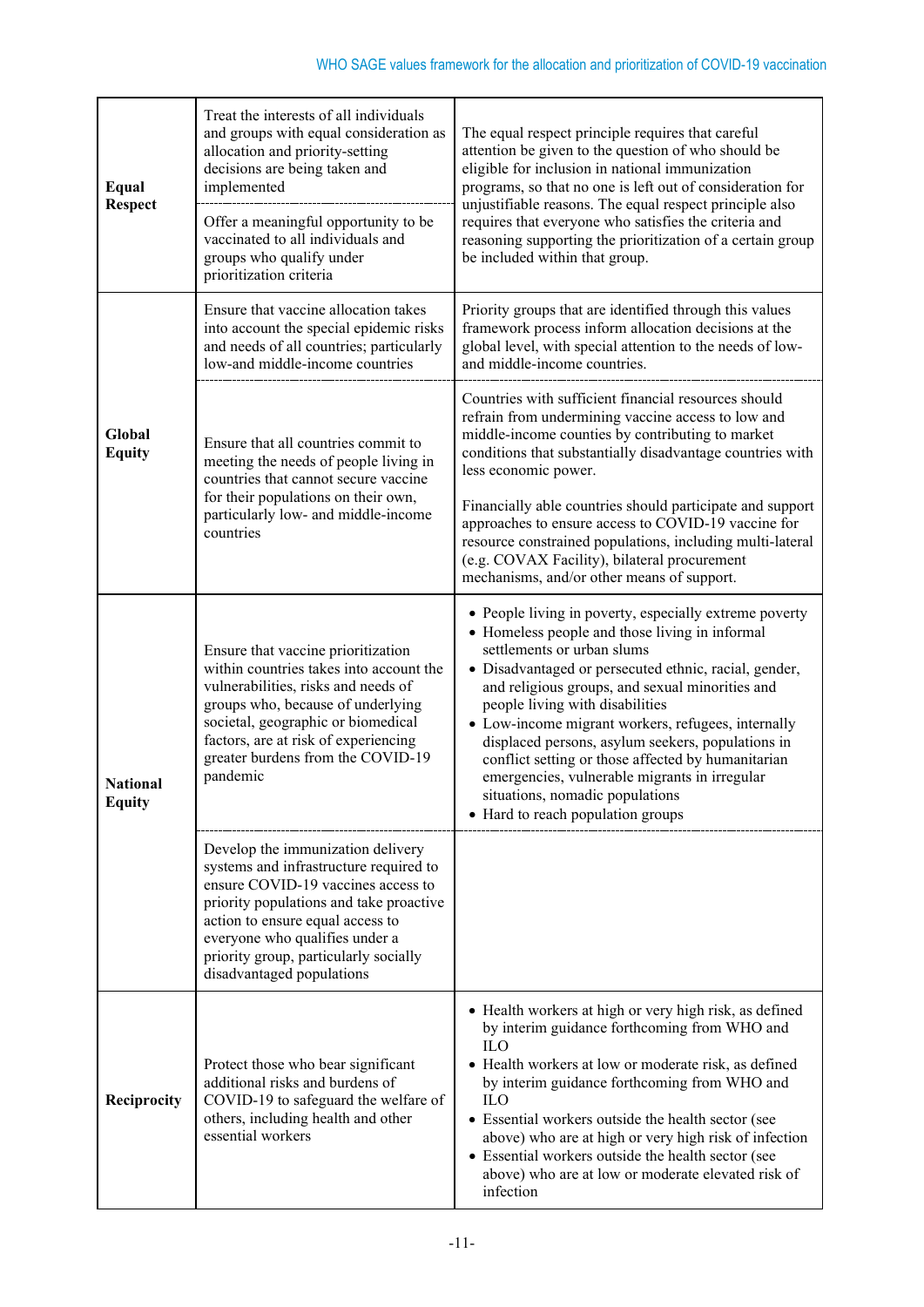| Legitimacy | Engage all countries in a transparent<br>consultation process for determining<br>what scientific, public health, and<br>values criteria should be used to make<br>decisions about vaccine allocation<br>between countries                                                                                             | The legitimacy principle provides guidance on how the<br>process of prioritization should proceed, with safeguards<br>to ensure trust, and to help protect against corruption<br>and self-dealing. |
|------------|-----------------------------------------------------------------------------------------------------------------------------------------------------------------------------------------------------------------------------------------------------------------------------------------------------------------------|----------------------------------------------------------------------------------------------------------------------------------------------------------------------------------------------------|
|            | Employ best available scientific<br>evidence, expertise, and significant<br>engagement with relevant stakeholders<br>for vaccine prioritization between<br>various groups within each country,<br>using transparent, accountable,<br>unbiased processes, to engender<br>deserved trust in prioritization<br>decisions |                                                                                                                                                                                                    |

# **Acknowledgements**

The WHO SAGE values framework for the allocation and prioritization of COVID-19 vaccination was prepared by the [SAGE Working Group on COVID-19](https://www.who.int/immunization/sage/sage_wg_covid-19/en/) vaccination. Contributions from the WHO Working Group on Ethics are acknowledged. The drafting subgroup was led by Ruth Faden, Saad B. Omer, and Sonali Kochhar, with support of Matthew A. Crane.

# References

<span id="page-11-0"></span><sup>1</sup> Bernstein J, Hutler B, Rieder T, Faden R, Han H, Barnhill A. *An Ethics Framework for the Covid-19 Reopening Process*. Johns Hopkins University. Available from [https://bioethics.jhu.edu/research-and-outreach/covid-19](https://bioethics.jhu.edu/research-and-outreach/covid-19-bioethics-expert-insights/resources-for-addressing-key-ethical-areas/grappling-with-the-ethics-of-social-distancing/) [bioethics-expert-insights/resources-for-addressing-key-ethical-areas/grappling-with-the-ethics-of-social-distancing/](https://bioethics.jhu.edu/research-and-outreach/covid-19-bioethics-expert-insights/resources-for-addressing-key-ethical-areas/grappling-with-the-ethics-of-social-distancing/) (Accessed 28 August 2020)

<span id="page-11-1"></span><sup>2</sup> National Academies of Sciences, Engineering, and Medicine. *A Framework for Equitable Allocation of Vaccine for the Novel Coronavirus.* Available from [https://www.nationalacademies.org/our-work/a-framework-for-equitable](https://www.nationalacademies.org/our-work/a-framework-for-equitable-allocation-of-vaccine-for-the-novel-coronavirus)[allocation-of-vaccine-for-the-novel-coronavirus](https://www.nationalacademies.org/our-work/a-framework-for-equitable-allocation-of-vaccine-for-the-novel-coronavirus) (Accessed 9 September 2020)

<span id="page-11-2"></span><sup>3</sup> Toner E, Barnill A, Krubiner C, Bernstein J, Privor-Dumm L, Watson M, et al. *Interim Framework for COVID-19 Vaccine Allocation and Distribution in the United States.* Baltimore, MD: Johns Hopkins Center for Health Security; 2020.

<span id="page-11-3"></span><sup>4</sup> Liu Y, Salwi S, Drolet BC. Multivalue ethical framework for fair global allocation of a COVID-19 vaccine. J Med Ethics. 2020 Aug;46(8):499-501. doi: 10.1136/medethics-2020-106516. Epub 2020 Jun 12.

<span id="page-11-4"></span><sup>5</sup> Emanuel EJ, Persad G, Kern A, Buchanan A, Fabre C, Halliday D, et al. An ethical framework for global vaccine allocation. Science. 2020;eabe2803. doi: 10.1126/science.abe2803. Epub 2020 Sep 3.

<span id="page-11-5"></span><sup>6</sup> World Health Organization. *Ethics and COVID-19: resource allocation and priority setting.* Available from <https://www.who.int/ethics/publications/ethics-and-covid-19-resource-allocation-and-priority-setting/en/> (Accessed 9 September 2020)

<span id="page-11-6"></span><sup>7</sup> Nuffield Council on Bioethics. *Fair and equitable access to COVID-19 treatments and vaccines*. 29 May 2020. Available fro[m https://www.nuffieldbioethics.org/assets/pdfs/Fair-and-equitable-access-to-COVID-19-treatments](https://www.nuffieldbioethics.org/assets/pdfs/Fair-and-equitable-access-to-COVID-19-treatments-and-vaccines.pdf)[and-vaccines.pdf](https://www.nuffieldbioethics.org/assets/pdfs/Fair-and-equitable-access-to-COVID-19-treatments-and-vaccines.pdf) (Accessed 28 August 2020) .

<span id="page-11-7"></span><sup>8</sup> Emanuel EJ, Persad G, Upshur R, Thome B, Parker M, Glickman A, et al. Fair Allocation of Scarce Medical Resources in the Time of Covid-19. N Engl J Med. 2020 May 21;382(21):2049-2055. doi: 10.1056/NEJMsb2005114. Epub 2020 Mar 23.

<span id="page-11-8"></span><sup>9</sup> Laventhal N, Basak R, Dell ML, Diekema D, Elster N, Geis G, et al. The Ethics of Creating a Resource Allocation Strategy During the COVID-19 Pandemic. Pediatrics. 2020 Jul;146(1):e20201243. doi: 10.1542/peds.2020-1243. Epub 2020 May 4.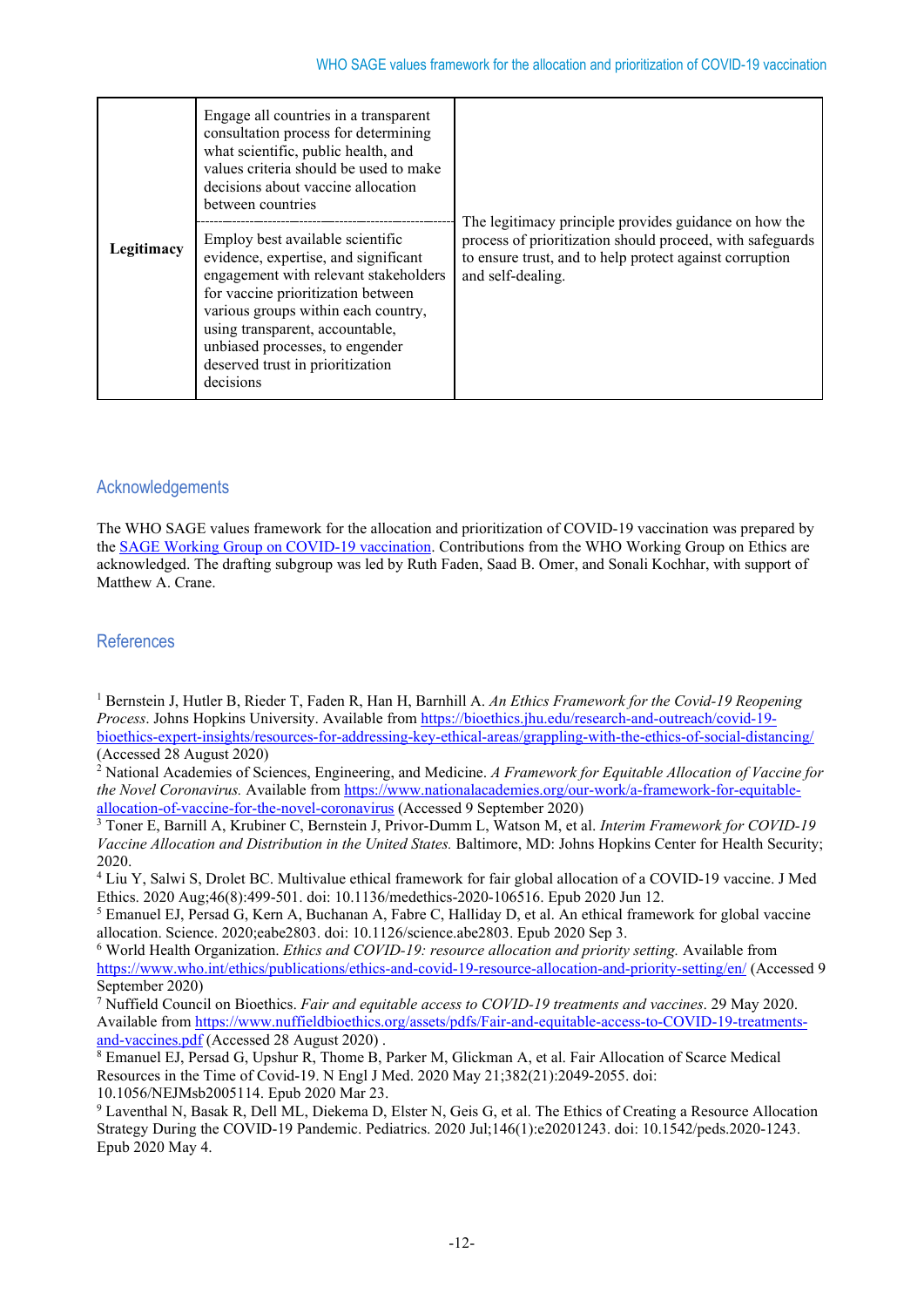<span id="page-12-0"></span><sup>10</sup> Ismail SJ, Hardy K, Tunis MC, Young K, Sicard N, Quach C. A framework for the systematic consideration of ethics, equity, feasibility, and acceptability in vaccine program recommendations. Vaccine. 2020 Aug 10;38(36):5861-5876. doi: 10.1016/j.vaccine.2020.05.051. Epub 2020 Jun 10.

<span id="page-12-1"></span><sup>11</sup> World Health Organization. *Making fair choices on the path to universal health coverage*. Geneva: World Health Organization; 2014.

<span id="page-12-2"></span><sup>12</sup> Moodley K, Hardie K, Selgelid MJ, Waldman RJ, Strebel P, Rees H, et al. Ethical considerations for vaccination programmes in acute humanitarian emergencies. Bull World Health Organ. 2013 Apr 1;91(4):290-7. doi: 10.2471/BLT.12.113480. Epub 2013 Feb 7.

<span id="page-12-3"></span><sup>13</sup> United Nations. *Quick, Equal, Affordable Access to COVID-19 Vaccine Must Be Considered Global Public Good, Secretary-General Says in Remarks to Africa Dialogue Series*. 20 May 2020. Available from <https://www.un.org/press/en/2020/sgsm20089.doc.htm> (Accessed 28 August 2020)

<span id="page-12-4"></span><sup>14</sup> World Health Organization. *Coronavirus disease (COVID-19) pandemic*. Available from <https://www.who.int/emergencies/diseases/novel-coronavirus-2019> (Accessed 28 August 2020)

<span id="page-12-5"></span><sup>15</sup> World Health Organization. *WHO Coronavirus Disease (COVID-19) Dashboard*. Available from [https://covid19.who.int](https://covid19.who.int/) (Accessed 1 September 2020)

<span id="page-12-6"></span><sup>16</sup> World Health Organization. *COVID-19 significantly impacts health services for noncommunicable diseases*. 1 June 2020. Available fro[m https://www.who.int/news-room/detail/01-06-2020-covid-19-significantly-impacts](https://www.who.int/news-room/detail/01-06-2020-covid-19-significantly-impacts-health-services-for-noncommunicable-diseases)[health-services-for-noncommunicable-diseases](https://www.who.int/news-room/detail/01-06-2020-covid-19-significantly-impacts-health-services-for-noncommunicable-diseases) (Accessed 28 August 2020)

<span id="page-12-7"></span><sup>17</sup> World Health Organization. *Maintaining essential health services: operational guidance for the COVID-19 context.* Geneva: World Health Organization; 2020.

<span id="page-12-8"></span><sup>18</sup> Santoli JM, Lindley MC, DeSilva MB, Kharbanda EO, Daley MF, Galloway L, et al. Effects of the COVID-19 Pandemic on Routine Pediatric Vaccine Ordering and Administration - United States, 2020. MMWR Morb Mortal Wkly Rep. 2020 May 15:69(19):591-593. doi: 10.15585/mmwr.mm6919e2.

<span id="page-12-9"></span><sup>19</sup> McDonald HI, Tessier E, White JM, Woodruff M, Knowles C, Bates C, et al. Early impact of the coronavirus disease (COVID-19) pandemic and physical distancing measures on routine childhood vaccinations in England,<br>January to April 2020. Euro Surveill. 2020 May;25(19):2000848. doi: 10.2807/1560-7917.ES.2020.25.19.2000848.

<span id="page-12-10"></span> $20$  World Health Organization. At least 80 million children under one at risk of diseases such as diphtheria, measles *and polio as COVID-19 disrupts routine vaccination efforts, warn Gavi, WHO and UNICEF*. 22 May 2020. Available from [https://www.who.int/news-room/detail/22-05-2020-at-least-80-million-children-under-one-at-risk-of-](https://www.who.int/news-room/detail/22-05-2020-at-least-80-million-children-under-one-at-risk-of-diseases-such-as-diphtheria-measles-and-polio-as-covid-19-disrupts-routine-vaccination-efforts-warn-gavi-who-and-unicef)

[diseases-such-as-diphtheria-measles-and-polio-as-covid-19-disrupts-routine-vaccination-efforts-warn-gavi-who-and](https://www.who.int/news-room/detail/22-05-2020-at-least-80-million-children-under-one-at-risk-of-diseases-such-as-diphtheria-measles-and-polio-as-covid-19-disrupts-routine-vaccination-efforts-warn-gavi-who-and-unicef)[unicef](https://www.who.int/news-room/detail/22-05-2020-at-least-80-million-children-under-one-at-risk-of-diseases-such-as-diphtheria-measles-and-polio-as-covid-19-disrupts-routine-vaccination-efforts-warn-gavi-who-and-unicef) (Accessed 30 Aug 2020)

<span id="page-12-11"></span><sup>21</sup> Modesti PA, Wang J, Damasceno A, Agyemang C, Van Bortel L, Persu A, et al. Indirect implications of COVID-19 prevention strategies on non-communicable diseases: An Opinion Paper of the European Society of Hypertension Working Group on Hypertension and Cardiovascular Risk Assessment in Subjects Living in or Emigrating from Low Resource Settings. BMC Med. 2020 Aug 14;18(1):256. doi: 10.1186/s12916-020-01723-6. 22 United Nations. *Policy Brief: The Impact of COVID-19 on Women*. 9 Apr 2020. Available from

<span id="page-12-12"></span>[https://www.unwomen.org/-/media/headquarters/attachments/sections/library/publications/2020/policy-brief-the](https://www.unwomen.org/-/media/headquarters/attachments/sections/library/publications/2020/policy-brief-the-impact-of-covid-19-on-women-en.pdf?la=en&vs=1406)[impact-of-covid-19-on-women-en.pdf?la=en&vs=1406](https://www.unwomen.org/-/media/headquarters/attachments/sections/library/publications/2020/policy-brief-the-impact-of-covid-19-on-women-en.pdf?la=en&vs=1406) (Accessed 30 August 2020)

<span id="page-12-13"></span><sup>23</sup> United Nations. Policy Brief: The Impact of COVID-19 on children. 15 Apr 2020. Available from [https://www.un.org/sites/un2.un.org/files/policy\\_brief\\_on\\_covid\\_impact\\_on\\_children\\_16\\_april\\_2020.pdf](https://www.un.org/sites/un2.un.org/files/policy_brief_on_covid_impact_on_children_16_april_2020.pdf) (Accessed 30 August 2020)

<span id="page-12-14"></span><sup>24</sup> World Bank. 2020. *Global Economic Prospects, June 2020.* Washington, DC: World Bank. doi: 10.1596/978-1- 4648-1553-9.

<span id="page-12-15"></span><sup>25</sup> World Bank. 2020. *Projected poverty impacts of COVID-19 (coronavirus).* 8 Jun 2020. Available from <http://pubdocs.worldbank.org/en/461601591649316722/Projected-poverty-impacts-of-COVID-19.pdf> (Accessed 30 August 2020).

<span id="page-12-16"></span><sup>26</sup> World Health Organization. *As more go hungry and malnutrition persists, achieving Zero Hunger by 2030 in doubt, UN report warns.* 13 Jul 2020. Available fro[m https://www.who.int/news-room/detail/13-07-2020-as-more](https://www.who.int/news-room/detail/13-07-2020-as-more-go-hungry-and-malnutrition-persists-achieving-zero-hunger-by-2030-in-doubt-un-report-warns)[go-hungry-and-malnutrition-persists-achieving-zero-hunger-by-2030-in-doubt-un-report-warns](https://www.who.int/news-room/detail/13-07-2020-as-more-go-hungry-and-malnutrition-persists-achieving-zero-hunger-by-2030-in-doubt-un-report-warns) (Accessed 30 August 2020).

<span id="page-12-17"></span><sup>27</sup> Food and Agriculture Organization of the United Nations. *COVID-19 and malnutrition: Situation analysis and options in Africa*. Accra: FAO; 2020.<https://doi.org/10.4060/ca9896en>

<span id="page-12-18"></span><sup>28</sup> Food and Agriculture Organization of the United Nations. *Impact of COVID-19 on agriculture, food systems and rural livelihoods in Eastern Africa: policy and programmatic options.* Accra: FAO; 2020. <https://doi.org/10.4060/cb0552en>

<span id="page-12-19"></span><sup>29</sup> Partnership for Maternal, Newborn and Child Health. *PMNCH compendium of COVID-19 related partner resources on women's, children's, and adolescents' health*. 12 August 2020. Available from <https://www.who.int/pmnch/media/news/2020/guidance-on-COVID-19/en/> (Accessed 28 August 2020)

<span id="page-12-20"></span><sup>30</sup> Powers M, Faden R. *Structural Injustice: Power, Advantage, and Human Rights*. New York: Oxford University Press; 2019.